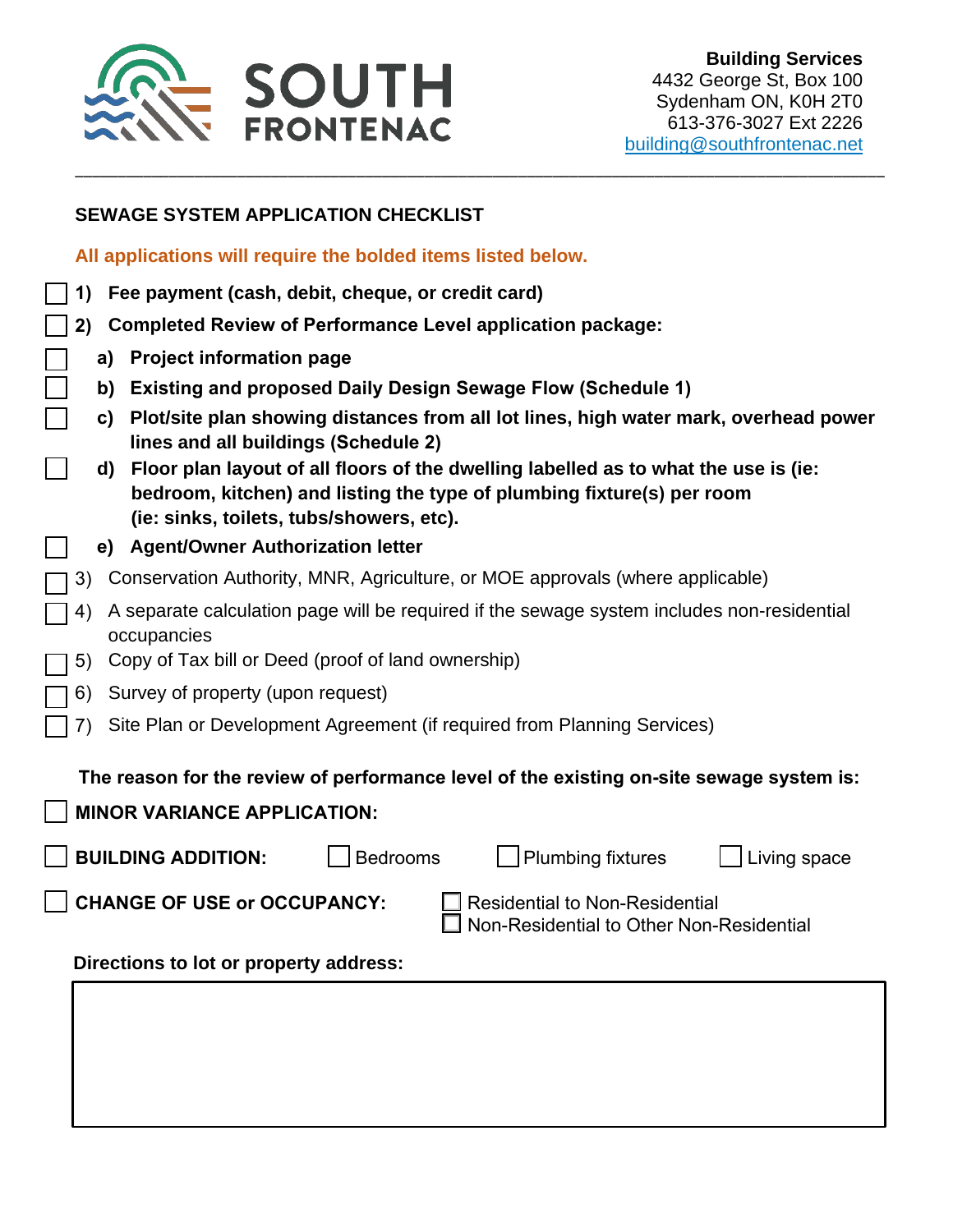

# **Application for Review of Performance Level of an Existing On-Site Sewage System**

|                                                                                                                                                                                                             | <b>For Office Use Only</b>                    |                                 |  |                                                                                     |                       |
|-------------------------------------------------------------------------------------------------------------------------------------------------------------------------------------------------------------|-----------------------------------------------|---------------------------------|--|-------------------------------------------------------------------------------------|-----------------------|
| Application number:                                                                                                                                                                                         |                                               | Permit number:                  |  |                                                                                     |                       |
| Date received:                                                                                                                                                                                              |                                               | Roll number:                    |  |                                                                                     |                       |
| Application submitted to: <b>Township of South Frontenac</b>                                                                                                                                                |                                               |                                 |  |                                                                                     |                       |
| А.<br>Address of existing on-site sewage system:                                                                                                                                                            |                                               |                                 |  |                                                                                     |                       |
| Civic #, Street name, Town:                                                                                                                                                                                 |                                               |                                 |  |                                                                                     |                       |
| Municipality:                                                                                                                                                                                               |                                               | Province: ON<br>Postal Code:    |  |                                                                                     |                       |
| <b>B.</b><br><b>Applicant information:</b>                                                                                                                                                                  |                                               |                                 |  |                                                                                     |                       |
| Særchast ^KA                                                                                                                                                                                                | Øä∙oÁæ{^KÁ                                    |                                 |  | $\hat{O}$ [¦][¦æa $\hat{A}$ } $\hat{A}$ ¦ $\hat{A}$ æd $\hat{O}$ ^ ¦•@3 K $\hat{P}$ |                       |
| Ôãca&AABÔd^^oA an ^BN } KA                                                                                                                                                                                  |                                               |                                 |  |                                                                                     | W <sub>i</sub> ão ANA |
| T `}ā&⦿lãčKÁ                                                                                                                                                                                                | Ú[ • caolÁ&[ å^ KÁ   Ú¦ [ çã &^ KÁ] ÒË{ aaãkÁ |                                 |  |                                                                                     |                       |
| $U@$ }^ $\hat{A}$ M $\hat{A}$                                                                                                                                                                               |                                               | Ô^  ÂNÁ                         |  |                                                                                     |                       |
| 7 <sup>''</sup><br>Ck bYf fjZXjZYfYbhZca 'Udd`jWUblŁ'                                                                                                                                                       |                                               |                                 |  |                                                                                     |                       |
| $\sec A$ as $\wedge$ KA                                                                                                                                                                                     | Øä∙oÁæ{^KÁ                                    |                                 |  | $\hat{O}$ [¦][¦æa $\hat{A}$ } $\hat{A}$ ¦ $\hat{A}$ æd $\hat{O}$ ^ ¦•@3 K $\hat{P}$ |                       |
| Ôãcã&ÁÀÊÂÙd^^oÁ,æ{^ÉÀV[}kÁ                                                                                                                                                                                  |                                               |                                 |  |                                                                                     | W <sub>i</sub> ão ANA |
| T `}ā&⦿¦ãc̃KÁ                                                                                                                                                                                               | Ú[ • caolÁ&[ å^ KÁ   Ú¦ [ çã & KÁ] Ò E aaãKÁ  |                                 |  |                                                                                     |                       |
| ÚQ2}^ÁNAÁ                                                                                                                                                                                                   |                                               | TÔ^∥ÂNÁ                         |  |                                                                                     |                       |
| 8 <sup>''</sup><br>8 YWUfUgcb cZUdd`JWUbh                                                                                                                                                                   |                                               |                                 |  |                                                                                     |                       |
| QÁ                                                                                                                                                                                                          | Á MÁQÚ¦ã, cÁ æ{^DÁ                            |                                 |  | ′Äa^&læl^Ào@eeK                                                                     |                       |
| FÈ V@A§-{¦{ænā}AS{}cæã}^åA§Á@āÁæ}] aBœaā}Bénecaa&@åÁ&@åˇ ^•Bénecaa&@åÁj aa}•Áæ}åÁj^&ãaBœaā}}•Áæ}åÁjc@<br><b>ascase@a &amp; [&amp; { ^} casa } / &amp; he ' ^ he he de he ^ e of + h ^ h</b> } [   ^ a * ^ E |                                               |                                 |  |                                                                                     |                       |
| GÈ QÁ@eq^Ác@^Áeĕc@{¦ãčÁq{Áaãã Ác@^ÁSq¦][¦æqã]}Á{¦Ájæ}c}^¦•@ãjÁQáÁea}] ā&æà ^DÈ                                                                                                                              |                                               |                                 |  |                                                                                     |                       |
| Ú^¦{ ã•ã}ÁãÁ@¦^à^Á¦æ}c^åÁ₫Á@Á^ ^çæ}ÓÁœsÁ{Á}c^¦Á@Á¦^{ ã^•Á~àb&ód{Á@ãÁæ}] ā&æã}Á{¦Á@Á~¦ [•^•<br>[—́A, æàā)*Áā•]^&oā}•Áæ••[&āæc^åÁ, ār@Áv@áÁæ}] ā&æaā}Èðà`¦ā,*Á,[¦{æþÁæ}åÁ∧æ∙[}æà ∧Á, [¦\ā,*Á@}`¦∙È            |                                               |                                 |  |                                                                                     |                       |
| Öær ÁÁÁÁÁ                                                                                                                                                                                                   |                                               |                                 |  |                                                                                     |                       |
|                                                                                                                                                                                                             |                                               | ÁÙã <u>}æč¦^Á[-Áæ]] </u> a‰æ}oA |  |                                                                                     |                       |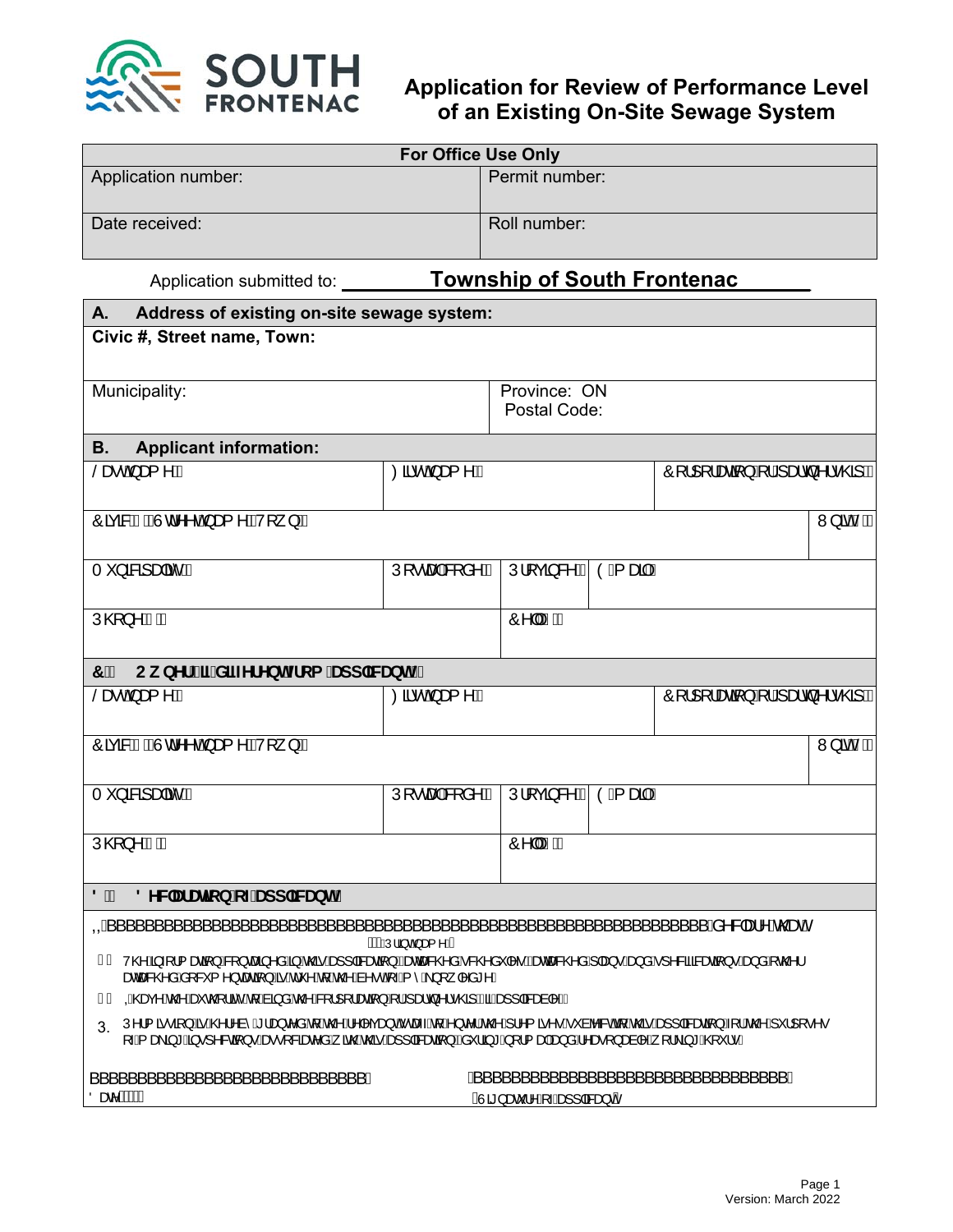# GW YXi `Y'1. 8 Yg][ b'7 f]hYf]U

| 89G7F DHCB                                               | ÖY ÒŠŠQ ÕÁ               |                         |                           | <b>UVPÒÜIÁ</b>                                         |                          |                            |                            |                                                             |
|----------------------------------------------------------|--------------------------|-------------------------|---------------------------|--------------------------------------------------------|--------------------------|----------------------------|----------------------------|-------------------------------------------------------------|
|                                                          | V[cantAA A<br>Ò¢ã cã * Á | V[cantAA A<br>Ú¦[][•^åÁ | ÀÁMÞOVÙÁ<br>ÚÒÜÁZOÝ VWÜÒÁ | HCH5@<br>: +LHIF9'<br>$I$ B <sub></sub> H <sub>G</sub> | V[capkAn A<br>Ò¢ã cã * Á | V[cantAA A<br>Ú¦[ ] [ •^åÁ | ÀÁNÞQVÙÁ<br>ÚÒÜÁZOÝ V NÜÒÁ | HCH5@<br>: <b>±HIF9</b><br>$I$ B <sub></sub> H <sub>G</sub> |
| Oæc@[[{ A '  ' ] Á Á HÁ a & A Á<br>@{a^dAa}\Bocabo@{^¦DA |                          |                         | $1.*$ \$'1'               |                                                        |                          |                            | $1 * $1.$                  |                                                             |
| O Eååãã[}æ Áq[ã ^oÁ                                      |                          |                         | 1'(51)                    |                                                        |                          |                            | 1'(51)                     |                                                             |
| Óær@čàÁ(¦Á@), ^¦Á                                        |                          |                         | 1,90,1.                   |                                                        |                          |                            | 1,90,1.                    |                                                             |
| OĐâåãqã}æ†Áã,∖∙Á                                         |                          |                         | $1.96$ 1                  |                                                        |                          |                            | $1.9%$ $1.9%$              |                                                             |
| Sã&@}Áã}\Á                                               |                          |                         | $1.96$ 1                  |                                                        |                          |                            | $1.9%$ 1                   |                                                             |
| Öã @ æ @¦Á                                               |                          |                         | 1.963.1                   |                                                        |                          |                            | 1.96\$.1.                  |                                                             |
| Ô∥c@•Áræ@¦Á                                              |                          |                         | $1.96$ 1.                 |                                                        |                          |                            | $1.9%$ 1                   |                                                             |
| Šæĭ}å¦^ <i>Í</i> sĭàÁ                                    |                          |                         | $1.96$ 1                  |                                                        |                          |                            | $1.9%$ $1.9%$              |                                                             |
| Uc@ HA                                                   |                          |                         | $1^{\circ}$<br>T.         |                                                        |                          |                            | $1^{\circ}$<br>T.          |                                                             |
| : + HI F9 I B + IG                                       |                          |                         | V[cao#                    |                                                        |                          |                            | V[caalkA                   |                                                             |
|                                                          | Ò¢ãoã*Á                  | Ú¦[ ] [ ∙^åÁ            | V[capA                    |                                                        | Ò¢ãoã*Á                  | Ú¦[ ] [ ∙^åÁ               |                            | V[capA                                                      |
| CC: 698FCCAG                                             |                          |                         | V[ca#A                    |                                                        |                          |                            |                            | V[caalkA                                                    |

| 89G=B: @CK 75@71 @SH=CB H56@9                                                                                                                  |                                                                                                    |  |              |         |  |
|------------------------------------------------------------------------------------------------------------------------------------------------|----------------------------------------------------------------------------------------------------|--|--------------|---------|--|
|                                                                                                                                                | FYg]XYbHU CWW dUbWn                                                                                |  | Jc'i a Yflor | :`ck g` |  |
| f5 Ł<br>Ó^å¦[[{ $\frac{1}{4}$ A                                                                                                                | FÁa^å¦[[{Áa,^  ã]*Á                                                                                |  | ÏÍ€Á         |         |  |
|                                                                                                                                                | G&n^ål[[{ $\&$ ^    $3 * A$                                                                        |  | FF€€Á        |         |  |
|                                                                                                                                                | HÁà^å¦[[{Áå,^  ã}*Á                                                                                |  | F΀€Á         |         |  |
|                                                                                                                                                | I Áa^å¦[[{ Áa, ^  ã] * Á                                                                           |  | G€€€Á        |         |  |
|                                                                                                                                                | Í Áa^å¦[[{Áa,^  ã] * Á                                                                             |  | GÍ€€Á        |         |  |
| f6 Ł<br>Ò¢dæÁà^å¦[[{Á [,Á                                                                                                                      | Òæ&@Áa^å¦[{ $\AA$ ç^¦ $\AA$ Ê $\AA$                                                                |  | Í€€Á         |         |  |
| frľ<br>$\overline{\text{S}}$ açã $\overline{\text{A}}$ $\overline{\text{A}}$ $\overline{\text{A}}$ $\overline{\text{A}}$ $\overline{\text{A}}$ | Òæ&@ÁF€Á{ <sup>Gá</sup> Q}¦Ájækók@?¦^[~DÁjç^¦ÁG€€Á{ <sup>Gá</sup> r}Áqjáj€€Á{ <sup>G</sup> ÉÁ      |  | F€€Á         |         |  |
|                                                                                                                                                | Òæ&@ÁF€Á{ <sup>Gá</sup> Q}¦Ájækókô@¦^[~DÁjç^¦Áj€€Á{ <sup>Gár</sup> ]Áq{Âj€€Á{ <sup>G</sup> Ézke}åÁ |  | ÏÍÁ          |         |  |
|                                                                                                                                                | Òæ&@FFEÁ{ <sup>Gá</sup> Q}¦Á}ædók@?¦^[+DÁ}ç^¦Â}€FEÁ{ <sup>G</sup> ÉÁ}¦Á                            |  | Í€Á          |         |  |
| f8 Ł<br>Øã¢c l^Á&[ˇ} σÁ [¸ Á                                                                                                                   | Òæ&@Áã¢č¦^Á}ãoÁç^¦ÁG€Áã¢č¦^Á}ão•Á                                                                  |  | Í€Á          |         |  |

8 Uj m8 Ygj[ b GYk Uj Y: `ck žE 1\_

`]hYfg#XUm5 2`f6 cf7 cf8Ł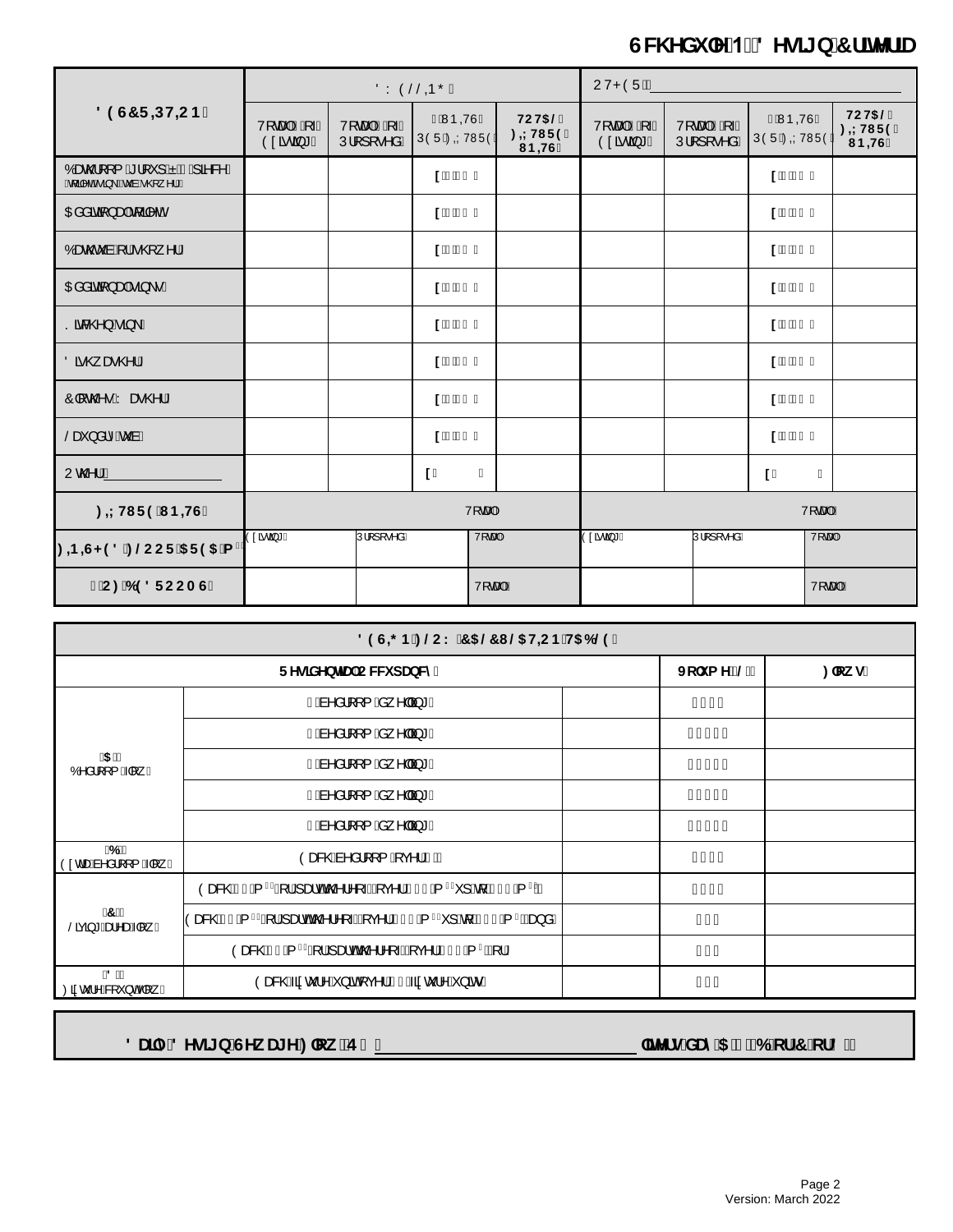